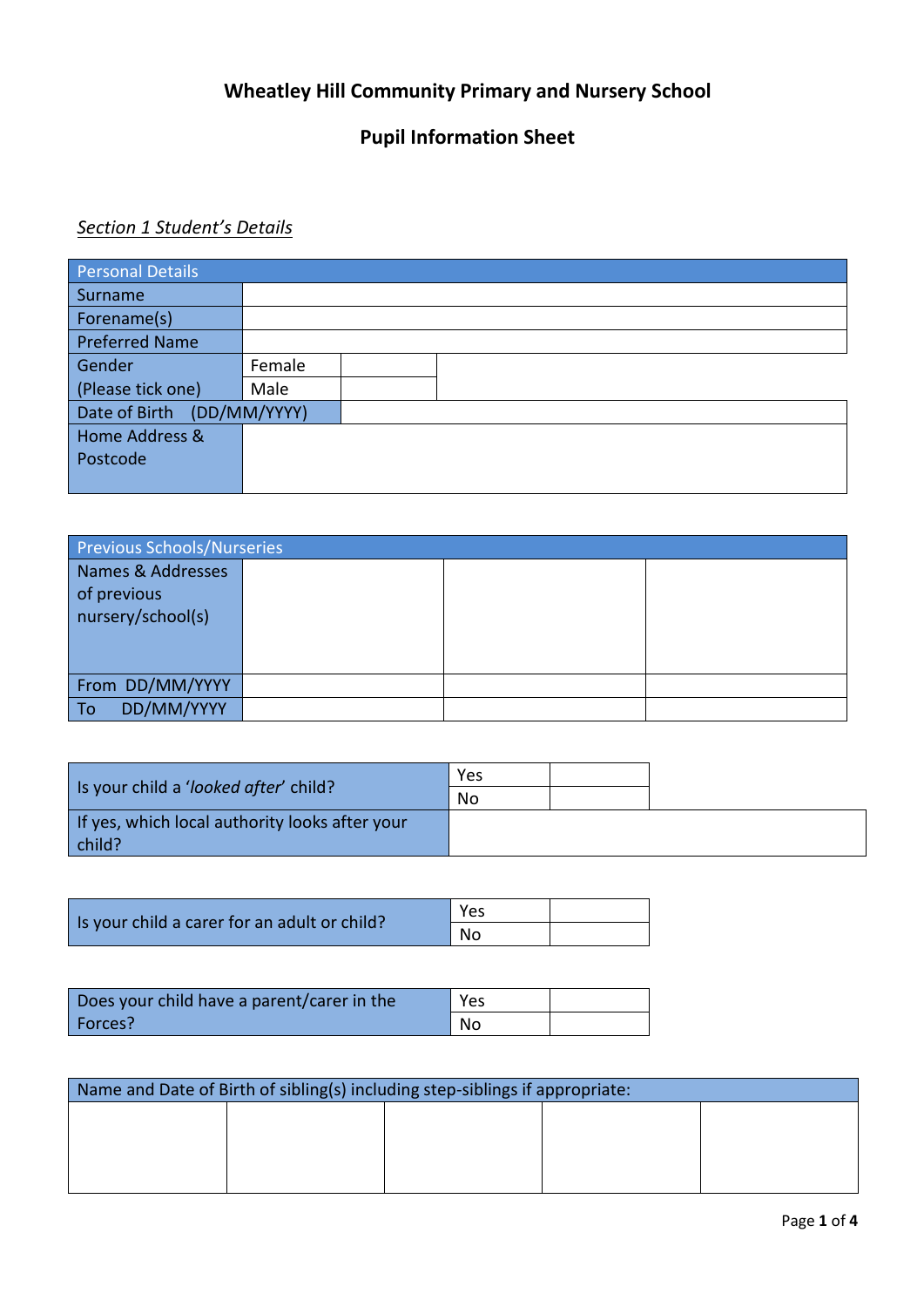| Does your child have Special Educational | Yes |  |
|------------------------------------------|-----|--|
| Needs?                                   | No. |  |

Do you consider your child to have a disability under the Equality Act 2010 definition: *A person is disabled under the [Equality Act 2010](http://www.legislation.gov.uk/ukpga/2010/15/section/6) if they have a physical or mental impairment that has a 'substantial' and 'long-term' negative effect on their ability to do normal daily activities. 'Substantial' is more than minor or trivial and 'long-term' means 12 months or more. Although this condition may be managed with medication, please consider your child's life without the availability of medication.* Yes

No

| Does your child have a medical condition which requires medical treatment/considerations in school? |                              |                                                                                                     |  |  |  |  |
|-----------------------------------------------------------------------------------------------------|------------------------------|-----------------------------------------------------------------------------------------------------|--|--|--|--|
| Yes                                                                                                 |                              |                                                                                                     |  |  |  |  |
| <b>No</b>                                                                                           |                              |                                                                                                     |  |  |  |  |
|                                                                                                     |                              | In order to consider the need for an Individual Healthcare Plan please provide details below of any |  |  |  |  |
|                                                                                                     | existing medical conditions: |                                                                                                     |  |  |  |  |
|                                                                                                     |                              |                                                                                                     |  |  |  |  |
|                                                                                                     |                              |                                                                                                     |  |  |  |  |
|                                                                                                     |                              |                                                                                                     |  |  |  |  |

| Name of Doctor   |  |
|------------------|--|
| Address          |  |
| Telephone Number |  |

| Intended Meal Arrangements (Please tick one) |                    |                               |               |  |  |  |  |  |
|----------------------------------------------|--------------------|-------------------------------|---------------|--|--|--|--|--|
| School Meal (paid)                           | School Meal (free) | Home-Prepared Packed<br>Lunch | Lunch at Home |  |  |  |  |  |
|                                              |                    |                               |               |  |  |  |  |  |

| Does your child require any special                      | Yes       |  |  |  |  |
|----------------------------------------------------------|-----------|--|--|--|--|
| food? (Please tick one)                                  | <b>No</b> |  |  |  |  |
| Does your child need to avoid any                        | Yes       |  |  |  |  |
| foods? (Please tick one)                                 | No        |  |  |  |  |
| If Yes to either question, please provide details below: |           |  |  |  |  |
|                                                          |           |  |  |  |  |

| Main Method of Travel to and from School (Please tick one only) |                     |  |               |               |       |      |      |       |
|-----------------------------------------------------------------|---------------------|--|---------------|---------------|-------|------|------|-------|
| car/van                                                         | car share   bicycle |  | public<br>bus | school<br>bus | train | taxi | walk | other |
|                                                                 |                     |  |               |               |       |      |      |       |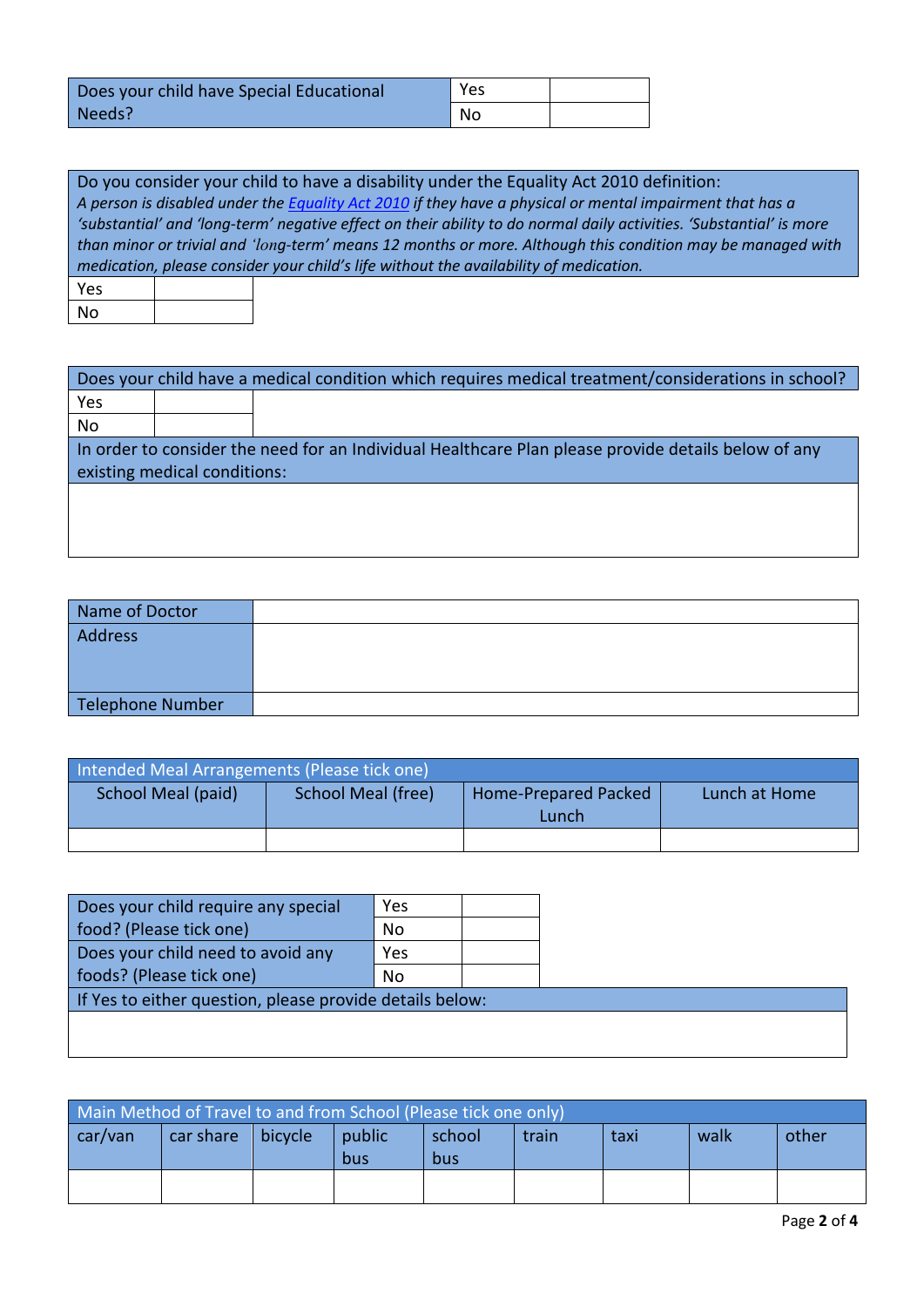| <b>Ethnic Background</b>                                                                                                              |                                                |                                                                                                                                                                                                                                                                           |  |  |  |  |
|---------------------------------------------------------------------------------------------------------------------------------------|------------------------------------------------|---------------------------------------------------------------------------------------------------------------------------------------------------------------------------------------------------------------------------------------------------------------------------|--|--|--|--|
| Our ethnic background describes how we think of ourselves. This may be based on many things, including, for example, our skin colour, |                                                |                                                                                                                                                                                                                                                                           |  |  |  |  |
|                                                                                                                                       | language, culture, ancestry or family history. |                                                                                                                                                                                                                                                                           |  |  |  |  |
|                                                                                                                                       |                                                | Ethnic background is not the same as nationality or country of birth                                                                                                                                                                                                      |  |  |  |  |
|                                                                                                                                       |                                                | The Information Commissioner (formerly the Data Protection Registrar) recommends that young people aged over 11 years old have the<br>opportunity to decide their own ethnic identity. Parents or those with parental responsibility are asked to support or advise those |  |  |  |  |
|                                                                                                                                       |                                                | children aged over 11 in making this decision, wherever necessary. Pupils aged 16 or over can make this decision for themselves.                                                                                                                                          |  |  |  |  |
|                                                                                                                                       |                                                |                                                                                                                                                                                                                                                                           |  |  |  |  |
|                                                                                                                                       |                                                | Please study the list below and tick one box only to indicate the ethnic background of the pupil or child. Please also tick whether the                                                                                                                                   |  |  |  |  |
|                                                                                                                                       |                                                | form was filled in by a parent or the pupil.                                                                                                                                                                                                                              |  |  |  |  |
| White                                                                                                                                 |                                                |                                                                                                                                                                                                                                                                           |  |  |  |  |
|                                                                                                                                       | ( )                                            | <b>British</b>                                                                                                                                                                                                                                                            |  |  |  |  |
|                                                                                                                                       | ( )                                            | Irish                                                                                                                                                                                                                                                                     |  |  |  |  |
|                                                                                                                                       | ( )                                            | Gypsy                                                                                                                                                                                                                                                                     |  |  |  |  |
|                                                                                                                                       | ( )                                            | Roma (European Roma)                                                                                                                                                                                                                                                      |  |  |  |  |
|                                                                                                                                       | ( )                                            | Traveller (including English Traveller, Irish Traveller, Scottish or Welsh Travellers)                                                                                                                                                                                    |  |  |  |  |
|                                                                                                                                       | ( )                                            | Any other White background, please write in :                                                                                                                                                                                                                             |  |  |  |  |
|                                                                                                                                       |                                                | (including Polish, Turkish and Turkish Cypriot, Eastern/Western European, Armenian, Russian, White North                                                                                                                                                                  |  |  |  |  |
|                                                                                                                                       |                                                | American, White South Africans etc)                                                                                                                                                                                                                                       |  |  |  |  |
| Mixed                                                                                                                                 |                                                |                                                                                                                                                                                                                                                                           |  |  |  |  |
|                                                                                                                                       | ( )                                            | White and Black Caribbean                                                                                                                                                                                                                                                 |  |  |  |  |
|                                                                                                                                       | $\left( \quad \right)$                         | White and Black African                                                                                                                                                                                                                                                   |  |  |  |  |
|                                                                                                                                       | $\left( \quad \right)$                         | White and South Asian                                                                                                                                                                                                                                                     |  |  |  |  |
|                                                                                                                                       | ( )                                            | Any other mixed background (including White background & Black North American, White background & Chinese,                                                                                                                                                                |  |  |  |  |
|                                                                                                                                       |                                                | Asian & Black background, Chinese & Black background etc)                                                                                                                                                                                                                 |  |  |  |  |
| <b>Asian or Asian British</b>                                                                                                         |                                                |                                                                                                                                                                                                                                                                           |  |  |  |  |
|                                                                                                                                       | ( )                                            | Indian                                                                                                                                                                                                                                                                    |  |  |  |  |
|                                                                                                                                       | $\left( \quad \right)$                         | Pakistani                                                                                                                                                                                                                                                                 |  |  |  |  |
|                                                                                                                                       | ( )                                            | Bangladeshi                                                                                                                                                                                                                                                               |  |  |  |  |
|                                                                                                                                       | $^{\prime}$                                    | Any other South Asian background (including Sri Lankan, Nepalese, African Asians etc)                                                                                                                                                                                     |  |  |  |  |
| <b>Black or Black British</b>                                                                                                         |                                                |                                                                                                                                                                                                                                                                           |  |  |  |  |
|                                                                                                                                       | $\left( \quad \right)$                         | Caribbean                                                                                                                                                                                                                                                                 |  |  |  |  |
|                                                                                                                                       | ( )                                            | African (including sub-Saharan Africa)                                                                                                                                                                                                                                    |  |  |  |  |
|                                                                                                                                       |                                                | Any other Black background (Black North American, Black European etc)                                                                                                                                                                                                     |  |  |  |  |
| <b>Chinese or Chinese British</b>                                                                                                     |                                                |                                                                                                                                                                                                                                                                           |  |  |  |  |
|                                                                                                                                       |                                                | (including Malaysian Chinese, Singaporean Chinese etc)<br>Any other ethnic background                                                                                                                                                                                     |  |  |  |  |
|                                                                                                                                       | ( )                                            | Latin/South/Central American                                                                                                                                                                                                                                              |  |  |  |  |
|                                                                                                                                       | ()                                             | Iranian, Iraqi, Saudi, Kuwaiti, Palestinian, Jordanian etc                                                                                                                                                                                                                |  |  |  |  |
|                                                                                                                                       |                                                | Afghani, Kurdish from Turkey/ Iraq/ Iran                                                                                                                                                                                                                                  |  |  |  |  |
|                                                                                                                                       | ( )                                            |                                                                                                                                                                                                                                                                           |  |  |  |  |
|                                                                                                                                       | ( )<br>()                                      | North African - Moroccan, Algerian, Tunisian, Libyan, Egyptian<br>Japanese, Thai, Vietnamese, Filipino, Malaysian other than Malaysian Chinese etc                                                                                                                        |  |  |  |  |
|                                                                                                                                       | ( )                                            | and Any Other Ethnic background                                                                                                                                                                                                                                           |  |  |  |  |
|                                                                                                                                       |                                                | I do not wish an ethnic background category to be recorded                                                                                                                                                                                                                |  |  |  |  |
|                                                                                                                                       | ( )                                            |                                                                                                                                                                                                                                                                           |  |  |  |  |
|                                                                                                                                       |                                                | $\left( \quad \right)$<br>Parent                                                                                                                                                                                                                                          |  |  |  |  |
| This information was provided by:                                                                                                     |                                                |                                                                                                                                                                                                                                                                           |  |  |  |  |
| Pupil<br>$\left( \quad \right)$                                                                                                       |                                                |                                                                                                                                                                                                                                                                           |  |  |  |  |
|                                                                                                                                       |                                                |                                                                                                                                                                                                                                                                           |  |  |  |  |

|            | Languages used within the family? | What, if any, is the pupil's religion or belief? |
|------------|-----------------------------------|--------------------------------------------------|
| Language 1 |                                   |                                                  |
| Language 2 |                                   |                                                  |
| Language 3 |                                   |                                                  |

If you have not completed this section within four weeks, then the school may use its best judgement to assess the ethnic background and language(s) of your child, noting that the information has been arrived at in this way, rather than by you. The school will let you know this decision and you can ask to have this decision altered or removed, if you wish.